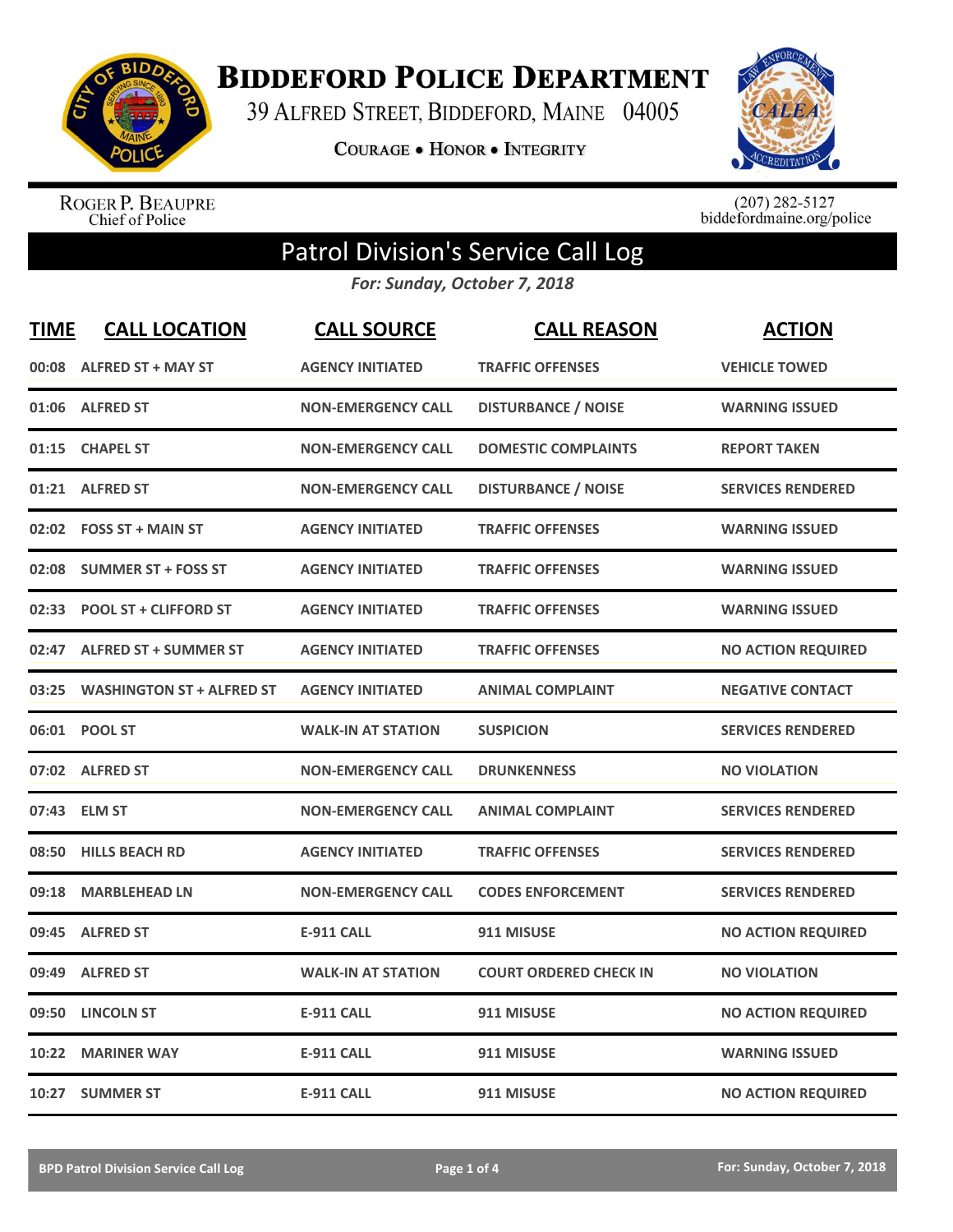| <b>TIME</b> | <b>CALL LOCATION</b>                                 | <b>CALL SOURCE</b>        | <b>CALL REASON</b>                    | <b>ACTION</b>             |
|-------------|------------------------------------------------------|---------------------------|---------------------------------------|---------------------------|
|             | 10:37 BIRCH ST                                       | <b>WALK-IN AT STATION</b> | <b>CIVIL COMPLAINT</b>                | <b>CIVIL COMPLAINT</b>    |
|             | 11:33 ALFRED ST                                      | <b>WALK-IN AT STATION</b> | <b>CIVIL COMPLAINT</b>                | <b>CIVIL COMPLAINT</b>    |
|             | 11:36 GRANITE ST                                     | <b>NON-EMERGENCY CALL</b> | <b>SUSPICION</b>                      | <b>SERVICES RENDERED</b>  |
|             | 12:16 ALFRED ST                                      | <b>AGENCY INITIATED</b>   | <b>TRAFFIC OFFENSES</b>               | <b>WARNING ISSUED</b>     |
|             | 12:19 JEFFERSON ST                                   | <b>NON-EMERGENCY CALL</b> | <b>DRUNKENNESS</b>                    | <b>SERVICES RENDERED</b>  |
|             | 12:20 SACO FALLS WAY                                 | <b>NON-EMERGENCY CALL</b> | <b>THEFT</b>                          | <b>NO ACTION REQUIRED</b> |
|             | 12:22 ALFRED ST                                      | <b>AGENCY INITIATED</b>   | <b>TRAFFIC OFFENSES</b>               | <b>WARNING ISSUED</b>     |
|             | 12:28 ALFRED ST                                      | <b>AGENCY INITIATED</b>   | <b>TRAFFIC OFFENSES</b>               | <b>VSAC ISSUED</b>        |
|             | 12:39 ELM ST                                         | <b>AGENCY INITIATED</b>   | <b>TRAFFIC OFFENSES</b>               | <b>WARNING ISSUED</b>     |
|             | 12:41 ALFRED ST                                      | <b>AGENCY INITIATED</b>   | <b>TRAFFIC OFFENSES</b>               | <b>WARNING ISSUED</b>     |
|             | 12:55 ALFRED ST                                      | <b>AGENCY INITIATED</b>   | <b>TRAFFIC OFFENSES</b>               | <b>VSAC ISSUED</b>        |
|             | 12:58 ALFRED ST                                      | <b>AGENCY INITIATED</b>   | <b>TRAFFIC OFFENSES</b>               | <b>WARNING ISSUED</b>     |
| 12:59       | <b>PARKVIEW CT</b>                                   | <b>E-911 CALL</b>         | 911 MISUSE                            | <b>NO ACTION REQUIRED</b> |
| 13:17       | <b>ALFRED ST</b>                                     | <b>AGENCY INITIATED</b>   | <b>TRAFFIC OFFENSES</b>               | <b>VSAC ISSUED</b>        |
| 13:20       | <b>RIVER RD</b>                                      | <b>NON-EMERGENCY CALL</b> | <b>ASSIST PD AGENCY - MESSAGE DEL</b> | <b>NO ACTION REQUIRED</b> |
|             | 13:25 CRESCENT ST                                    | <b>NON-EMERGENCY CALL</b> | <b>CRIMINAL MISCHIEF</b>              | <b>SERVICES RENDERED</b>  |
|             | 13:35 ALFRED ST                                      | <b>AGENCY INITIATED</b>   | <b>TRAFFIC OFFENSES</b>               | <b>VSAC ISSUED</b>        |
|             | 13:41 WASHINGTON ST + JEFFERSON S WALK-IN AT STATION |                           | <b>CRIMINAL MISCHIEF</b>              | <b>REPORT TAKEN</b>       |
|             | 13:53 FEDERAL ST                                     | <b>AGENCY INITIATED</b>   | <b>TRAFFIC OFFENSES</b>               | <b>SERVICES RENDERED</b>  |
|             | 13:59 ALFRED ST                                      | <b>AGENCY INITIATED</b>   | <b>TRAFFIC OFFENSES</b>               | <b>WARNING ISSUED</b>     |
|             | 14:06 POOL ST                                        | <b>AGENCY INITIATED</b>   | <b>TRAFFIC OFFENSES</b>               | <b>WARNING ISSUED</b>     |
|             | 14:14 POOL ST                                        | <b>AGENCY INITIATED</b>   | <b>TRAFFIC OFFENSES</b>               | <b>VSAC ISSUED</b>        |
|             | 14:30 WESTMORE AVE                                   | <b>NON-EMERGENCY CALL</b> | <b>DOMESTIC COMPLAINTS</b>            | <b>REPORT TAKEN</b>       |
|             | 14:33 MASON ST + BRADBURY ST                         | <b>AGENCY INITIATED</b>   | <b>TRAFFIC OFFENSES</b>               | <b>WARNING ISSUED</b>     |
|             | 14:59 ALFRED ST                                      | <b>AGENCY INITIATED</b>   | <b>ANIMAL COMPLAINT</b>               | <b>SERVICES RENDERED</b>  |
|             | 15:00 POOL ST + HEDLEY REYNOLDS W AGENCY INITIATED   |                           | <b>ARTICLES LOST/FOUND</b>            | <b>SERVICES RENDERED</b>  |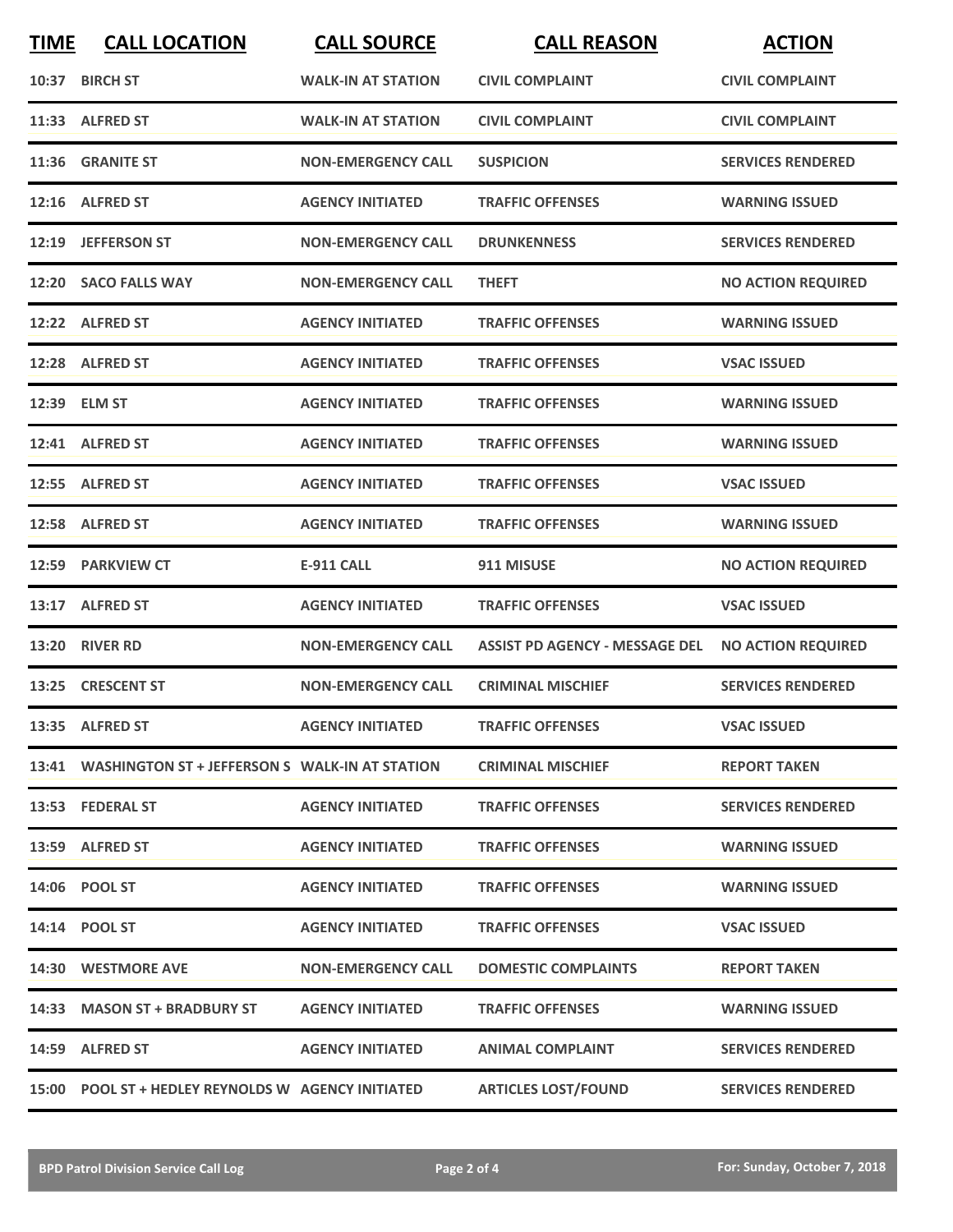| <b>TIME</b> | <b>CALL LOCATION</b>                              | <b>CALL SOURCE</b>        | <b>CALL REASON</b>         | <b>ACTION</b>                |
|-------------|---------------------------------------------------|---------------------------|----------------------------|------------------------------|
|             | 15:12 WASHINGTON ST                               | <b>E-911 CALL</b>         | 911 MISUSE                 | <b>UNFOUNDED</b>             |
|             | 15:13 ELM ST                                      | <b>E-911 CALL</b>         | <b>ASSAULT</b>             | <b>REPORT TAKEN</b>          |
|             | 15:15 MAIN ST + JEFFERSON ST                      | <b>AGENCY INITIATED</b>   | <b>TRAFFIC OFFENSES</b>    | <b>WARNING ISSUED</b>        |
|             | 15:28 ALFRED ST + BIRCH ST                        | <b>AGENCY INITIATED</b>   | <b>TRAFFIC OFFENSES</b>    | <b>VSAC ISSUED</b>           |
|             | 15:40 ALFRED ST + BACON ST                        | <b>AGENCY INITIATED</b>   | <b>TRAFFIC OFFENSES</b>    | <b>WARNING ISSUED</b>        |
|             | 15:48 BACON ST                                    | <b>AGENCY INITIATED</b>   | <b>ARTICLES LOST/FOUND</b> | <b>SERVICES RENDERED</b>     |
|             | 15:57 POOL ST                                     | <b>NON-EMERGENCY CALL</b> | <b>WASTEWATER ISSUE</b>    | <b>REFERRED OTHER AGENCY</b> |
|             | 16:01 SOUTH ST                                    | <b>NON-EMERGENCY CALL</b> | <b>ANIMAL COMPLAINT</b>    | <b>REPORT TAKEN</b>          |
|             | 16:13 WEST ST + FOREST ST                         | <b>AGENCY INITIATED</b>   | <b>TRAFFIC OFFENSES</b>    | <b>VSAC ISSUED</b>           |
|             | 16:23 WEST ST + BALD AVE                          | <b>AGENCY INITIATED</b>   | <b>TRAFFIC OFFENSES</b>    | <b>VSAC ISSUED</b>           |
|             | 16:33 JEFFERSON ST                                | <b>NON-EMERGENCY CALL</b> | <b>DOMESTIC COMPLAINTS</b> | <b>REPORT TAKEN</b>          |
|             | 16:35 ELM ST                                      | <b>NON-EMERGENCY CALL</b> | <b>TRESPASSING</b>         | <b>SERVICES RENDERED</b>     |
|             | 17:03 WEST ST + WENDELL AVE                       | <b>AGENCY INITIATED</b>   | <b>TRAFFIC OFFENSES</b>    | <b>WARNING ISSUED</b>        |
|             | 17:13 WEST ST + DEBBIE AVE                        | <b>AGENCY INITIATED</b>   | <b>TRAFFIC OFFENSES</b>    | <b>VSAC ISSUED</b>           |
|             | 17:13 CHERRY LN                                   | <b>WALK-IN AT STATION</b> | <b>HARASSMENT</b>          | <b>REPORT TAKEN</b>          |
|             | 17:31 WEST ST + FOREST ST                         | <b>AGENCY INITIATED</b>   | <b>TRAFFIC OFFENSES</b>    | <b>VSAC ISSUED</b>           |
|             | 17:31 ALFRED ST + BIDDEFORD GATE AGENCY INITIATED |                           | <b>TRAFFIC OFFENSES</b>    | <b>VSAC ISSUED</b>           |
|             | 17:51 MAIN ST                                     | <b>E-911 CALL</b>         | <b>DISTURBANCE / NOISE</b> | <b>UNFOUNDED</b>             |
|             | 17:52 ELM ST                                      | <b>AGENCY INITIATED</b>   | <b>TRAFFIC OFFENSES</b>    | <b>VSAC ISSUED</b>           |
|             | 18:08 SOUTH ST                                    | <b>NON-EMERGENCY CALL</b> | <b>SUSPICION</b>           | <b>UNABLE TO LOCATE</b>      |
|             | 18:14 ELM ST + PRECOURT ST                        | <b>AGENCY INITIATED</b>   | <b>TRAFFIC OFFENSES</b>    | <b>WARNING ISSUED</b>        |
|             | 18:28 ALFRED ST                                   | <b>WALK-IN AT STATION</b> | <b>ARTICLES LOST/FOUND</b> | <b>SERVICES RENDERED</b>     |
|             | 18:32 WEST ST + BERNARD AVE                       | <b>AGENCY INITIATED</b>   | <b>TRAFFIC OFFENSES</b>    | <b>VSAC ISSUED</b>           |
|             | 18:37 LINCOLN ST                                  | <b>E-911 CALL</b>         | 911 MISUSE                 | <b>NO ACTION REQUIRED</b>    |
|             | 18:57 WEST ST + BERNARD AVE                       | <b>AGENCY INITIATED</b>   | <b>TRAFFIC OFFENSES</b>    | <b>WARNING ISSUED</b>        |
|             | 19:28 FOREST ST + WEST ST                         | <b>AGENCY INITIATED</b>   | <b>TRAFFIC OFFENSES</b>    | <b>VSAC ISSUED</b>           |